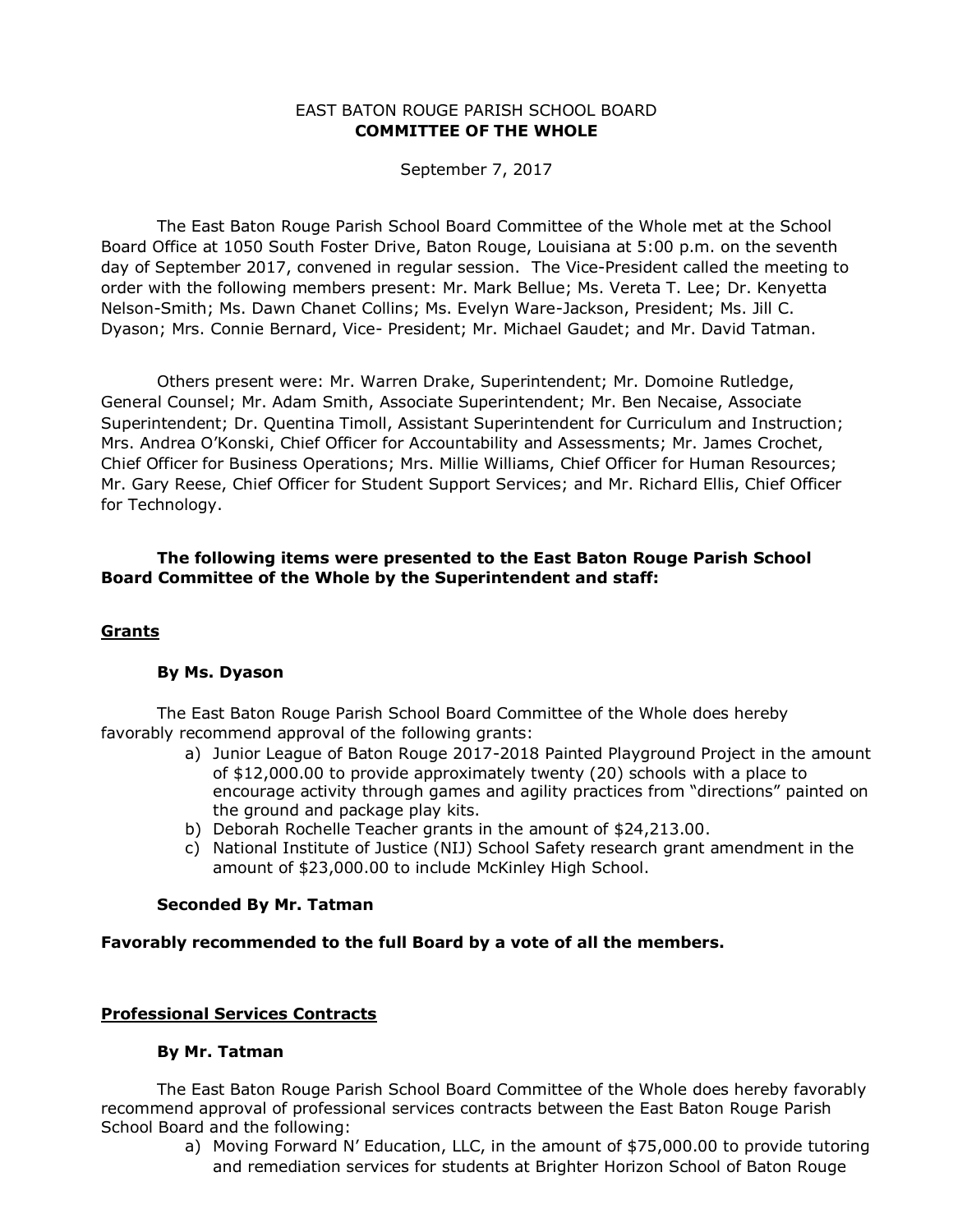for the period of August 31, 2017, through June 30, 2018. (Funding Source: Title I – Non-Public)

- b) Teach 4 LIFE Enterprise, LLC, in the amount of \$27,500.00 to provide professional development to teachers and parents at South Baton Rouge Charter for the period of August 21, 2017, through May 30, 2018. (Funding Source: Title I)
- c) Teach 4 LIFE, LLC, in the amount of \$15,000.00 to provide professional development for teachers in the area of mathematics and parent workshops at Hosanna Christian Academy for the period of August 21, 2017, through May 30, 2018. (Funding Source: Title I)
- d) FACTS Educational Solutions, LLC, in the amount of \$201,000.00 to provide direct and indirect instructional services to Catholic Diocese schools for the period of September 21, 2017, through April 30, 2018. (Funding Source: Title I)
- e) Academic Resources, LLC, in the amount of \$11,357.00 to provide tutoring and remediation services for students at Brighter Horizon School of Baton Rouge for the period of September 22, 2017, through May 11, 2018. (Funding Source: Title I – Non-Public)
- f) Academic Resources, LLC, in the amount of \$10,000.00 to provide tutoring and remediation services for students at Jehovah Jireh Christian Academy for the period of September 21, 2017, through June 30, 2018. (Funding Source: Title I – Non-Public)
- g) Chase Healthcare in the amount of \$87,000.00 to provide LPN nursing services for a student at Southdowns Pre-K. (Funding Source: 20 Grant Fund – Federal)
- h) D. S. Sullivan, LLC, in the amount of \$20,000.00 to provide O&M evaluations and training to eligible students as determined by IEPs. (Funding Source: IDEA)

# **Seconded By Mr. Bellue**

### **Favorably recommended to the full Board by a vote of all the members.**

# **Revised Accountability Plan**

### **By Ms. Lee**

The East Baton Rouge Parish School Board Committee of the Whole does hereby favorably recommend approval of the Revised Accountability Plan for the East Baton Rouge Parish School System in accordance with Bulletin 130.

### **Seconded By Dr. Nelson-Smith**

### **Favorably recommended to the full Board by a vote of all the members.**

# **Cooperative Endeavor Agreement Amendment**

### **By Mr. Tatman**

The East Baton Rouge Parish School Board Committee of the Whole does hereby favorably recommend approval of a Cooperative Endeavor Agreement Amendment between the East Baton Rouge Parish School Board, the City of Baton Rouge/Parish of East Baton Rouge, the East Baton Rouge District Attorney, and the Office of the Sheriff for the Parish of East Baton Rouge in the amount of \$100,000.00 per year for a period of five (5) years to operate and sustain the Family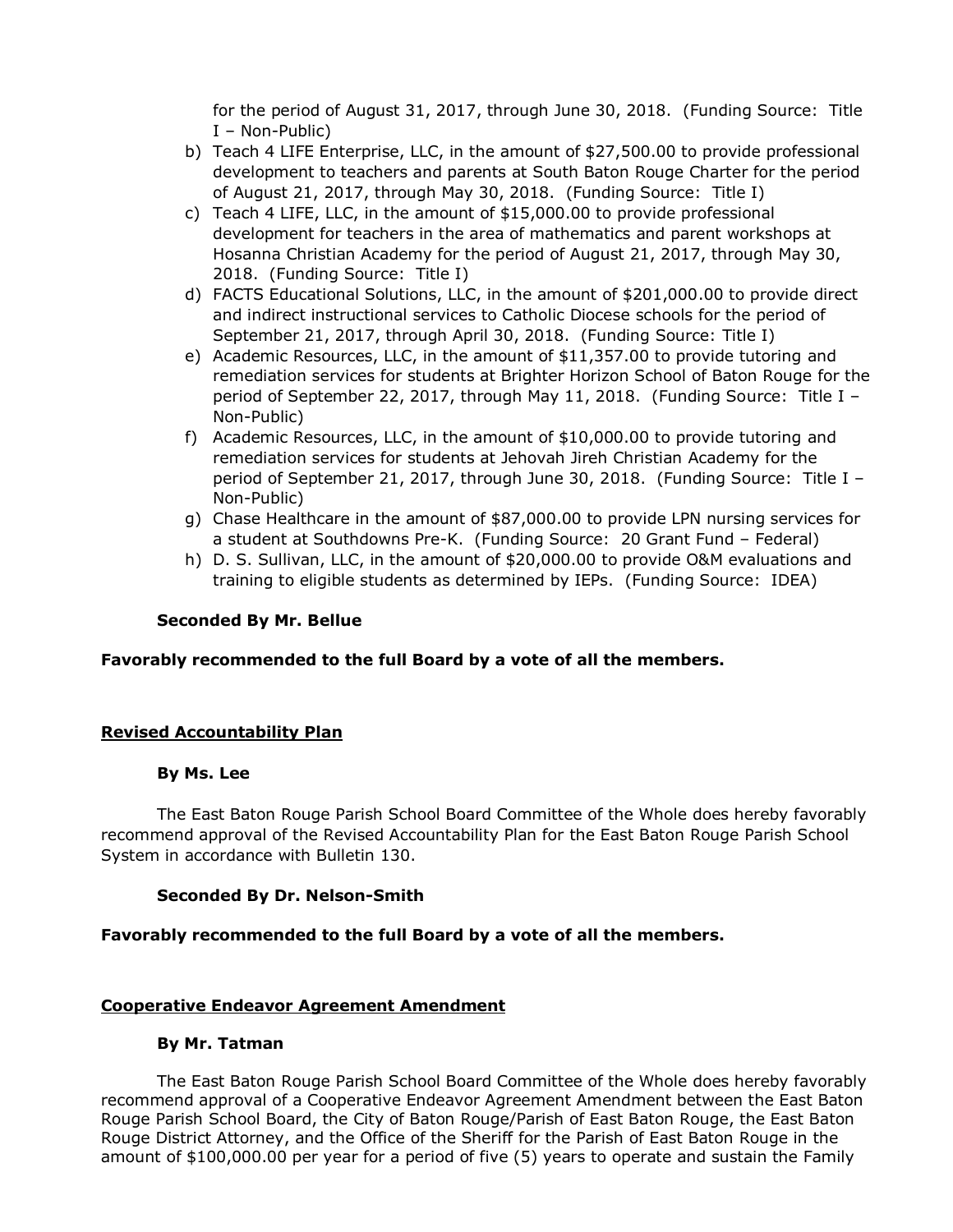and Youth Service Center commencing July 1, 2017, and ending June 30, 2022.

## **Seconded By Ms. Collins**

### **Discussion followed.**

### **A "friendly amendment" was made.**

Resolved, that the East Baton Rouge Parish School Board Committee of the Whole does hereby refer the following item to the East Baton Rouge Parish School Board without a recommendation.

The "friendly amendment" was accepted by the originator, Mr. Tatman, and seconder, Ms. Collins.

## **Favorably recommended to the full Board by a vote of all the members.**

### **School Board Policies**

### **By Dr. Nelson-Smith**

The East Baton Rouge Parish School Board Committee of the Whole does hereby favorably recommend approval of a request for adoption of the following School Board policies: School Board Ethics (BE), Preservation of Records (DIEA), Bids and Quotations (DJED), Purchasing (DJE), Contracts and Compensation (GBA), Employment of Personnel (GBD), Evaluation (GBI), Promotion (GBJ), Home Study Program (IDCH), School Wellness (JGB), Child Abuse (JGCE), and Student Fees, Fines, & Charges (JS).

### **Seconded By Ms. Lee**

# **Favorably recommended to the full Board by a vote of the members present. (Mr. Gaudet was absent.)**

### **Litigation**

### **By Ms. Lee**

The East Baton Rouge Parish School Board Committee of the Whole does hereby favorably recommend approval of a recommendation from Mr. Domoine Rutledge, General Counsel, EBRPSB, in the matter of: Anika Muse-King, Suit No. 655116, Section 15; 19<sup>th</sup> JDC, Parish of East Baton Rouge, State of Louisiana.

### **Seconded By Dr. Nelson-Smith**

## **Favorably recommended to the full Board by a vote of the members present. (Mr. Gaudet was absent.)**

### **Superintendent Contract Extension**

### **By Mr. Tatman**

The East Baton Rouge Parish School Board Committee of the Whole does hereby favorably